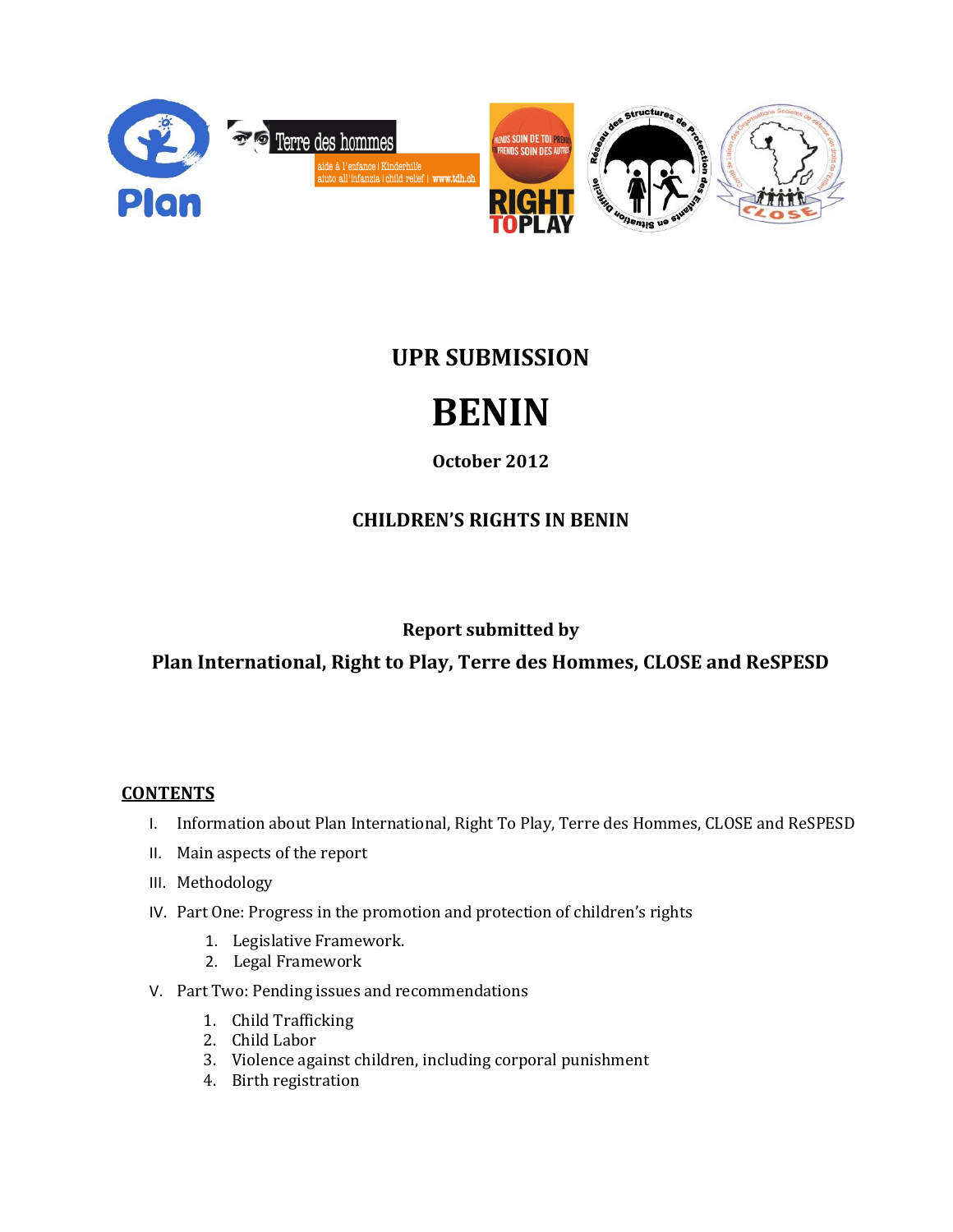## **I. Information about Plan International, Right To Play, Terre des Hommes, CLOSE and ReSPESD**

- 1. **Plan International:** Plan is an international, non-profit, child-centered, rights-based development organization with a focus on gender perspective. It does not have any religious, political or governmental affiliation, and takes into account the social context where it operates. Plan International has been working in Benin since 1994; their actions in the country chiefly aim to promote an environment in which the duty-bearers better assume their responsibilities, and in which children are more capable of realizing their rights to survival, their rights to development, their rights to participation, and their rights to protection.
- 2. **Terre des hommes** (*Tdh*): Since its creation in 1960, the mission of Terre des hommes (Tdh) has been to come to the aid of children in need. It endeavors at all times to defend the rights of children, in times of war and natural disasters, or in less publicised situations of distress. It is the largest non-governmental organisation (NGO) for children's aid in Switzerland. Terre des hommes has been present in Benin since 1970.
- 3. **Right To Play:** In Benin since 2001, Right To Play is the leading international humanitarian and development organization using the transformative power of sport and play to build essential skills in children and youth, and thereby to drive social change in communities affected by war, poverty and disease. Right To Play not only creates a safe place for children and youth to learn and foster the hope that is essential for them to view and realize better future life. The United Nations Convention on the Rights of the Child always guides our work. The programs of Right To Play target the most marginalized individuals including girls, persons with disabilities, children affected by HIV/AIDS, children in street situations, former children's life activists and refugees, and seeks to improve their living conditions using the power of sport and play.
- 4. **ReSPESD**: is a joint organization and a network of 57 Structures providing Protection for Children in Difficult Situations present all over the country. These various structures receive children in difficult situations, protect them, and help reintegrate them. ReSPEDS aims to protect all children, and to build up a society of peace, justice and development, in accordance with the Convention on the rights of the Children and the African charter of the rights and welfare of the child.
- 5. **CLOSE**: is a network created in 1998, and includes about forty NGOs. It fights in favor of an equitable and interdependent society in which children could live in a protective environment, an environment respectful of their right and favorable for their development.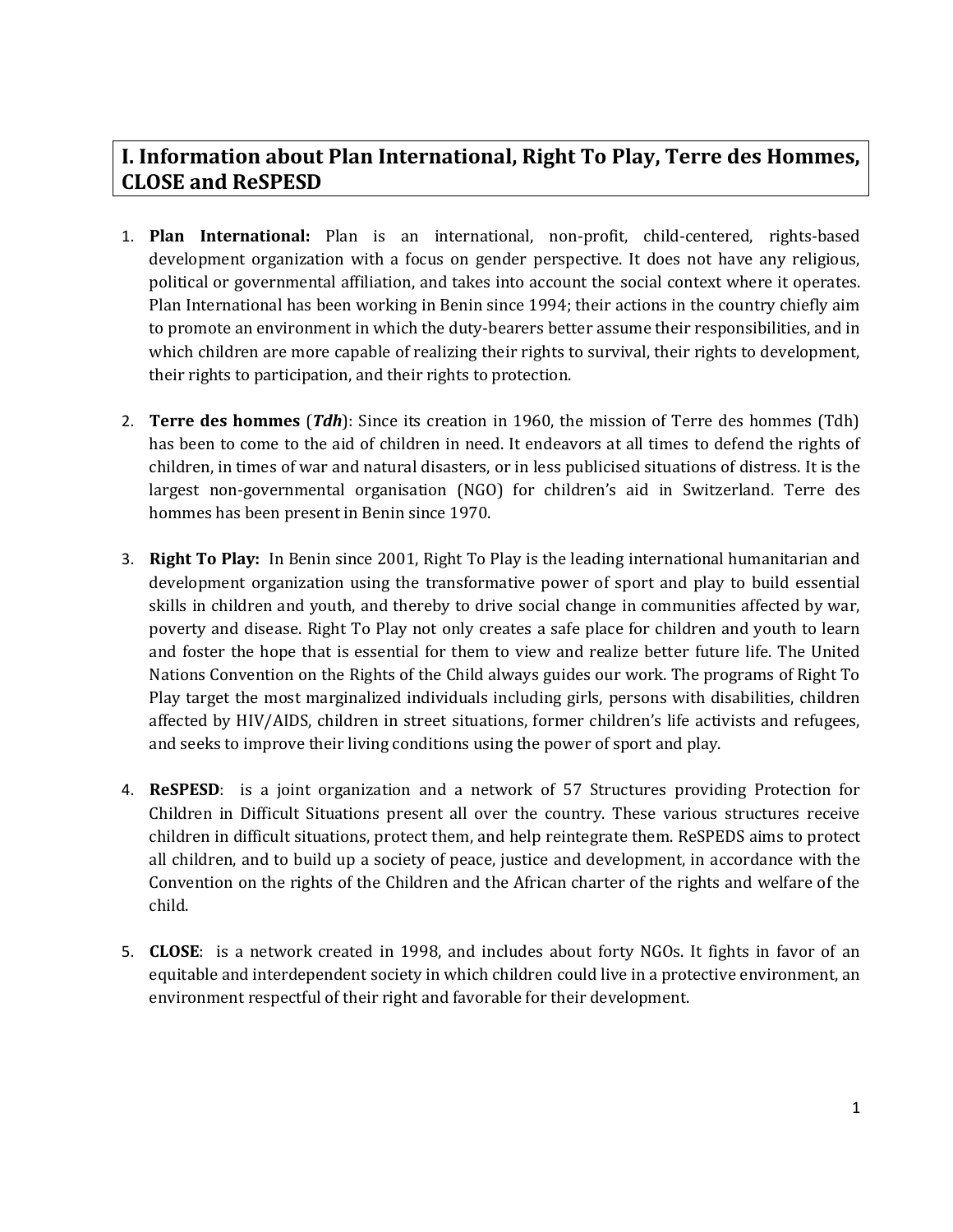#### **II. Main aspects of the report**

6. This report addresses the situation of girls, boys and adolescents in Benin for the period 2008 – 2012. It is submitted to inform the UN Human Rights Council's UPR for Benin in October 2012, and identifies issues representing true challenges for the fulfillment of children's rights. These include, *inter alia*: child trafficking, child labor, violence against children, including corporal punishment and birth registration. This report also suggests some recommendations aimed at increasing the implementation of children's rights.

#### **III. Methodology**

- 7. The methodology for the drafting of this report has been participatory and included the following steps:
	- Preparatory step
	- Workshop with partners to collect their point of view and recommendations
	- Children consultations to have their point of view and their recommendations
- 8. At the preparation step, the country context was analysed, taking into account the past UPR recommendations (A/HRC/8/39 of 28 May 2008), as well as the previous Committee on the Rights of the Child's concluding observations (CRC/C/BEN/CO/2 of 20 October 2006). According to the recommendations made as regards children's rights in Benin, a work plan was organized and work distributed among the stakeholders participating in the coalition.
- 9. A workshop was organized among the partners on the functioning of the UPR and the NGO reporting process. Among the participants there were representatives of various UN agencies (including UNICEF, UNPD, and ILO) as well as representatives from international and local NGOs and the government.
- 10. In order to ensure children's voices and opinions is expressed in this report, two workshops were organized with children in Cotonou and Calavi. With the children, Recommendations of the past UPR and the CRC Committee were shared and analysed with children, as well as information on the functioning of the UPR. . The issues addressed in this report reflect the issues that, according to children themselves, represent a challenge in the implementation of their rights. Their recommendations are integrated in this report accordingly.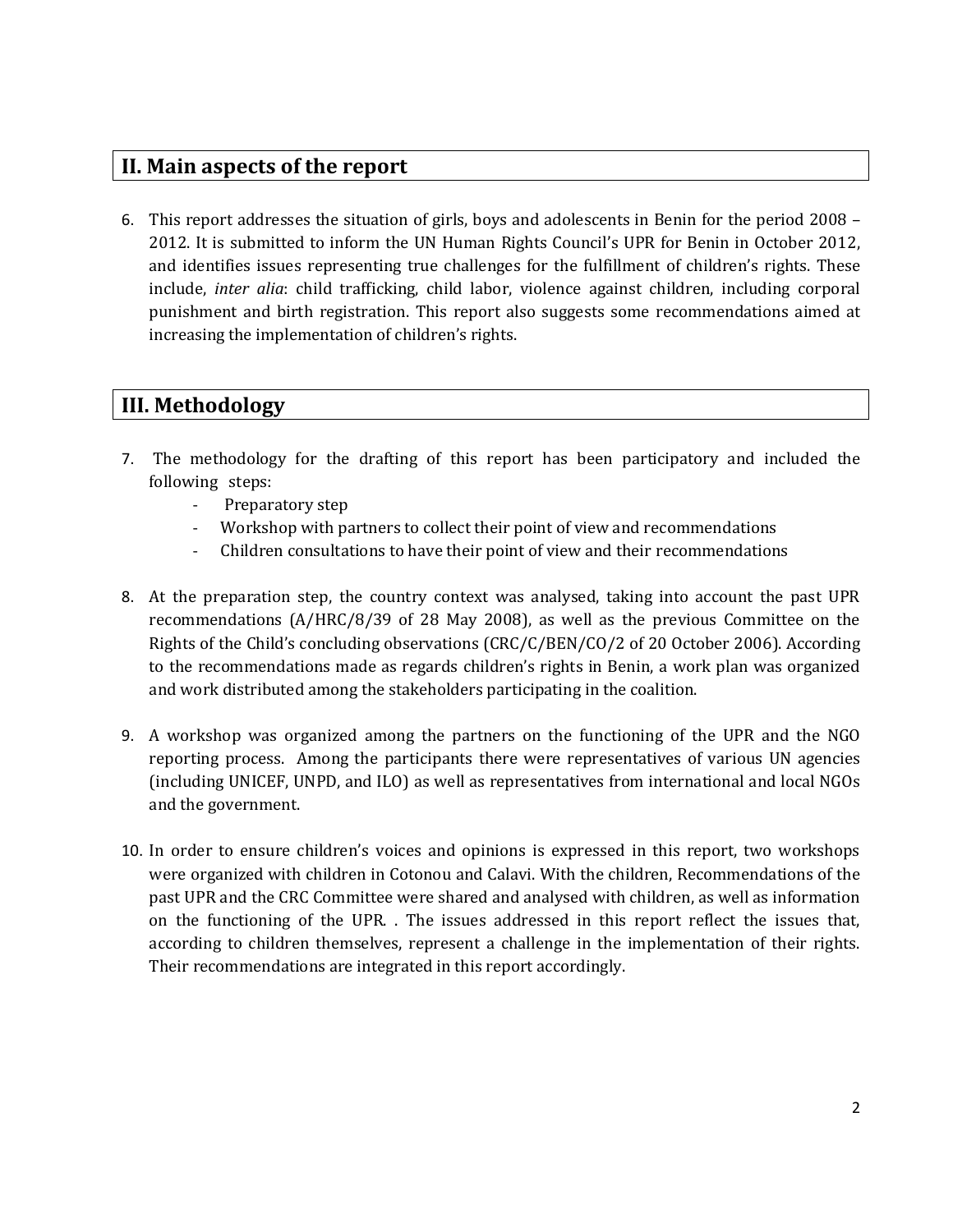## **IV. Part One: Progress in the promotion and protection of children's rights**

#### **1. Legislative framework**

- 11. Benin adopted a new Constitution in December 11, 1990 which stipulates at Article 8 that "The State has the absolute obligation to respect and protect the human person. It shall guarantee him a full development […]".
- 12. Seeking to fulfill its obligations to promote and to protect children's rights, Benin ratified and adopted several international and national acts, such as, *inter alia*: the African Charter on the Rights and the welfare of the child adopted in 1997, the United Nations Convention on the Rights of the Child adopted in August 1990 as well as its additional protocols, and the ILO Conventions n°138 and n°182. In addition, multilateral Agreements of cooperation related to the fight against child trafficking in Africa have been signed between Benin and Nigeria and between Benin and Congo.
- 13. At the national level, Benin took specific measures in order to enforce those international human rights instruments, including by adopting the April 10, 2006 Law, related to children trafficking in the Republic of Benin, the law n°2002-07 of June 14, 2004, related to the People and the Family Code that stipulates in article 54 that the first copy of the birth certificate is free of charge, and the law 2006 -19 of September 5, 2006 which forbids and sexual harassment in schools. In addition, circulars exist, forbidding corporal punishments in schools.
- 14. The Government has also facilitated the creation of some structures for the promotion of children's rights such as: The National Commission of Children's Rights (CNDE) responsible for the follow-up of legal instruments in favor of children. The CNDE is mandated to produce the periodic report on United Nations Convention on the Rights, as well as to put in place a mechanism for the implementation of t national and international children's rights instruments. The CNDE holds two sessions per year, involving the main actors working on children protection. During the sessions, the situation of children in the country is discussed, and recommendations are addressed to the Government. The National Cell of Follow-up and Coordination for child Protection (CNSCPE) established by decree 2002 n°03/030/PDM/SG-SASC of May 10 2002 is responsible for the coordination and follow-up of the actions of promotion of children's rights at the national level, while its regional branches ensure monitoring of children's rights at the local level.

#### **2. Legal framework**

15. Despite the existence of a solid legal framework on human rights and children's rights in Benin, some challenges persist for the effective implementation of children's rights. The effective promotion and protection of children's rights in Benin is far from being achieved. This is caused by, *inter alia*: lack of knowledge on existing complaint mechanisms by children and families; e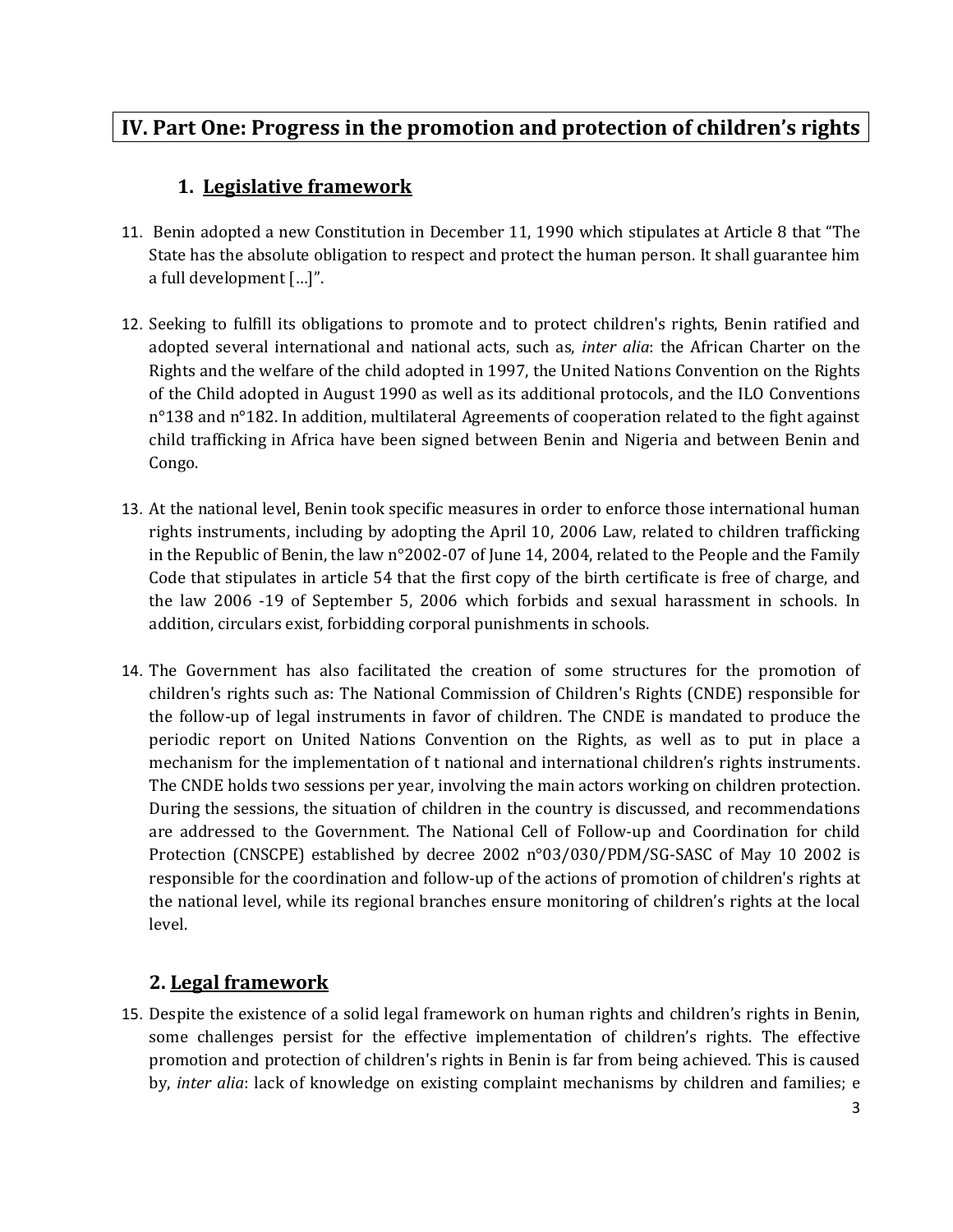lack of information and awareness on existing legislation by the population; and socio-cultural obstacles. In addition, it is important to note that there is no specific legislation prohibiting and punishing violence against children in Benin, and compliance with existing legislation is weak.

## **V. Part Two: Pending Issues and Recommendations**

#### **1. Child trafficking**

- 16. Although legislation has been adopted as regards child trafficking (Law No. 2006-04 on travel conditions of minors and suppression of trafficking in children in Benin), the phenomenon of child trafficking persists. Benin is considered as a supplier, as a country of transit, and as a country of destination for children victims of trafficking. The number of children aged 6-17 years victims of child trafficking residing in Benin has been estimated at 40,317<sup>1</sup> representing 2% of children in that age range. A study on child trafficking conducted in 2008 by the Ministry of Family<sup>2</sup>, showed that 86.0% of children who are trafficked are girls.
- 17. The National investigation on Child Labor (ENTE) carried out in 2008 showed that some children victims of trafficking are touched not only by phenomena as mortality, early marriage, sexually transmittable diseases and HIV/AIDS, but also and especially by economic exploitation and child labor.
- 18. In General, child victims of trafficking are from poor families. Most of them have never gone to school  $(70.7%)$  or  $(29.3%)$ <sup>3</sup> with an average three years of schooling completed. The main activities trafficked children engage in are: domestic work, agriculture and trade. Trafficked children often work all days (24/7) of the week, and 1 out of 2 sleeps in the workplace. The main cause of this phenomenon is poverty which leads families to send their children to work, instead of sending them to school.
- 19. The high prevalence of denial of education to girls constitutes a great factor of risk for them to become victims of trafficking. To encourage girl's access to school, the government took the measure to exempt girls from the payment of school fees as a preventive strategy to fight child trafficking. However, the phenomenon persists due to poverty, persistence of *de facto* schoolrelated fees, as well as traditional gender role discriminatory perceptions often lead parents not to send girls to school, while giving preference to the education of boys.

 $\overline{\phantom{a}}$ 

<sup>1</sup> *Etude nationale sur la traite des enfants,* Ministry of Family, 2008

<sup>2</sup> *Ibid.*

<sup>3</sup> *Ibid.*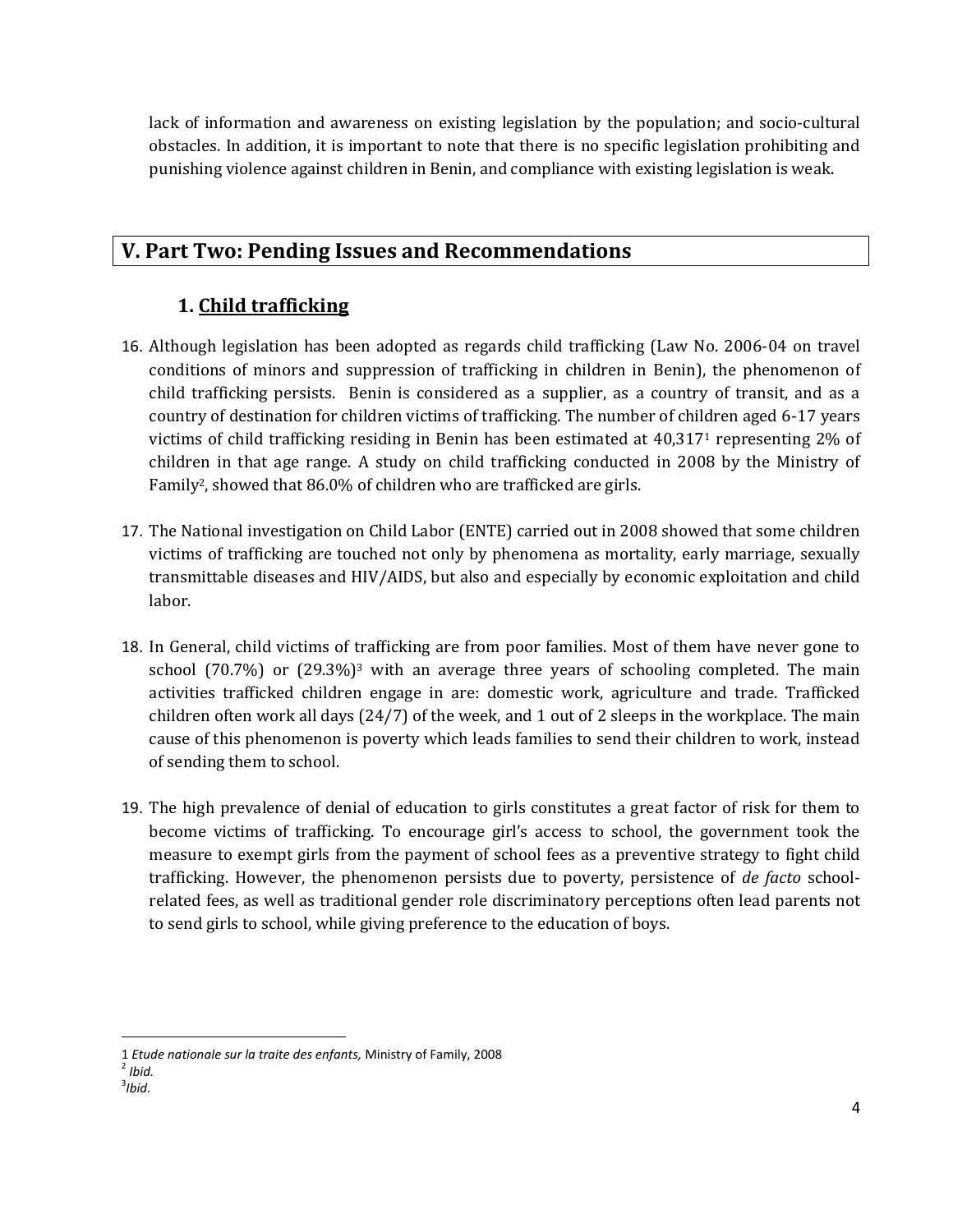#### **RECOMMENDATIONS**

**We recommend the Government of Benin to:**

- 20. **Ensure awareness raising and information among the population and children at risk, of the existing legislation against child trafficking; implement existing legislation in this regard, including the Law No. 2006-04 on travel conditions of minors and suppression of trafficking in children in Benin Republic**.**; and ensure that those responsible for child trafficking are promptly brought to justice.**
- 21. **Strengthen its efforts to continue promoting girls access to quality primary and secondary education, and to ensure economic empowerment of families, with a focus on women, to contribute to the fight against child trafficking;**
- 22. **Raise awareness among the population, including society at large, families, teachers, law enforcement and security officials, health professionals, social workers, and children themselves on children's rights, with a focus on child trafficking, as a strategy to prevent such phenomenon.**
- 23. **Promote the involvement of the children themselves in the decision-making processes concerning them, notably decisions concerning their protection against child trafficking, and ensure that protection mechanisms against child trafficking are accessible and available for all children, in particular for children at risk.**

#### **2. Child labor**

 $\overline{\phantom{a}}$ 

- 24. In order to fight against the economic exploitation of children, and in line with Article 4 of the ILO Convention n.182, the government of Benin worked out a list of dangerous work-activities through the decree n 2011-029 of 31 January 2011 in the Republic of Benin and designed an action plan after the studies that have been carried out on child labor. In addition, since the previous State report to the UPR (2008), the government of Benin has managed to provide resources to social services in order to enable them to better intervene, and to protect children in general and girls in particular.
- 25. The National investigation on Child Labour (ENTE) carried out in 2008 and published in 2010 revealed that:
	- 664,537<sup>4</sup> children aged 5-17 years are occupied economically, that corresponding to to about 1 child out of 3 in Benin;
	- child labor is most prevalent in rural areas (42.3% against 18,4%<sup>5</sup> in urban areas); the majority of children work in the agricultural sector  $(64.5\%)^6$  and in the services

<sup>&</sup>lt;sup>4</sup>Enquête Nationale sur la Travail des Enfants réalisée par le BIT en 2008 au Benin et publié en 2010 5 *Ibid.*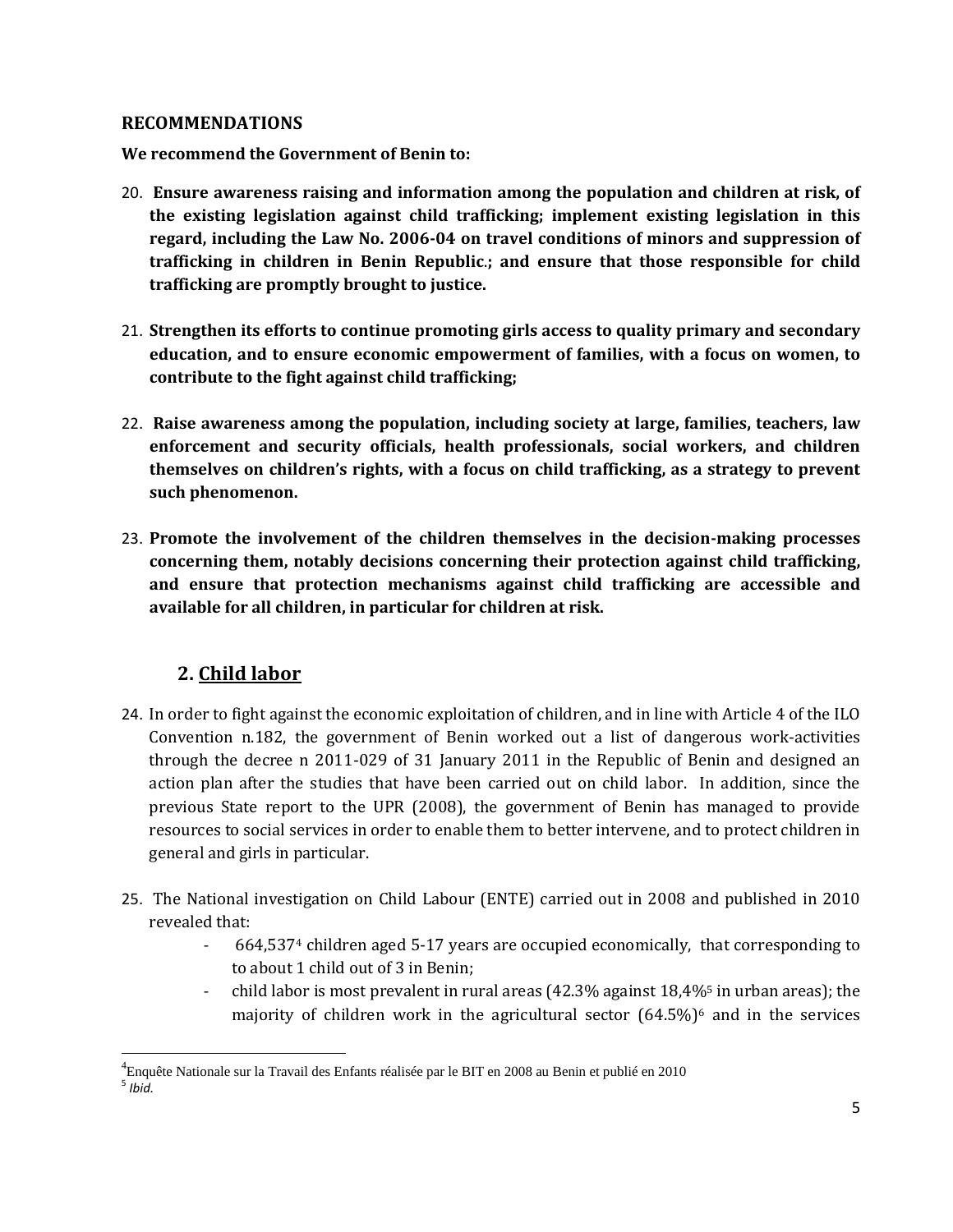sector (28.7%). 82,8 % of children who work are engaged in unpaid domestic work. 90.1% of children who work (representing a concerning 30.7% of the whole children population) are compelled to do hazardous work.

- 26. Children working in the agricultural sector are those who are more openly compelled to do prohibited work. The 70.2% of children aged 5-11 years, and the 54.7% of children aged 14-17 years who are engaged in forced hazardous labor work in the agricultural sector.
- 27. Some children are on the move and often work in the street. Even though the percentage of children working on the streets appears low, their situation is an issue of deep concern, for the enormous risks they incur as regards their health and their safety**.** During the consultations, children raised the concern that one of the main causes of migration towards urban centers lies in the fact that some communities and villages lack basic social services, especially in remote areas. Children therefore tend to seek better social opportunities in cities, thus often ending up to live and work on the street and therefore at very high risk of becoming victims of trafficking and exploitation**.**

#### **RECOMMENDATIONS**

**We suggest that the Government of Benin:**

- 28. **Promote the involvement of the children themselves in the decision-making processes concerning them, notably decisions concerning their protection against economic exploitation of children and child labor, and ensure that protection mechanisms against child economic exploitation are accessible and available for all children, in particular for children at risk.**
- 29. **Strengthen its efforts to ensure access to schools to all children. In particular, waive school fees to include secondary education, so as to strengthen the strategies for maintaining children in schools, as a measure to better prevent the phenomenon of child economic exploitation and child labor;**
- 30. **Strengthen its efforts to improve the provision of social and protection services throughout the whole country, including education, health services, drinking water, and social aid to prevent children from remote areas to move to urban centers as a result of the lack of such services, and therefore preventing their likelihood of becoming children in street situations, exposed to vulnerability.**

## **3. Violence Against Children, including Corporal Punishment**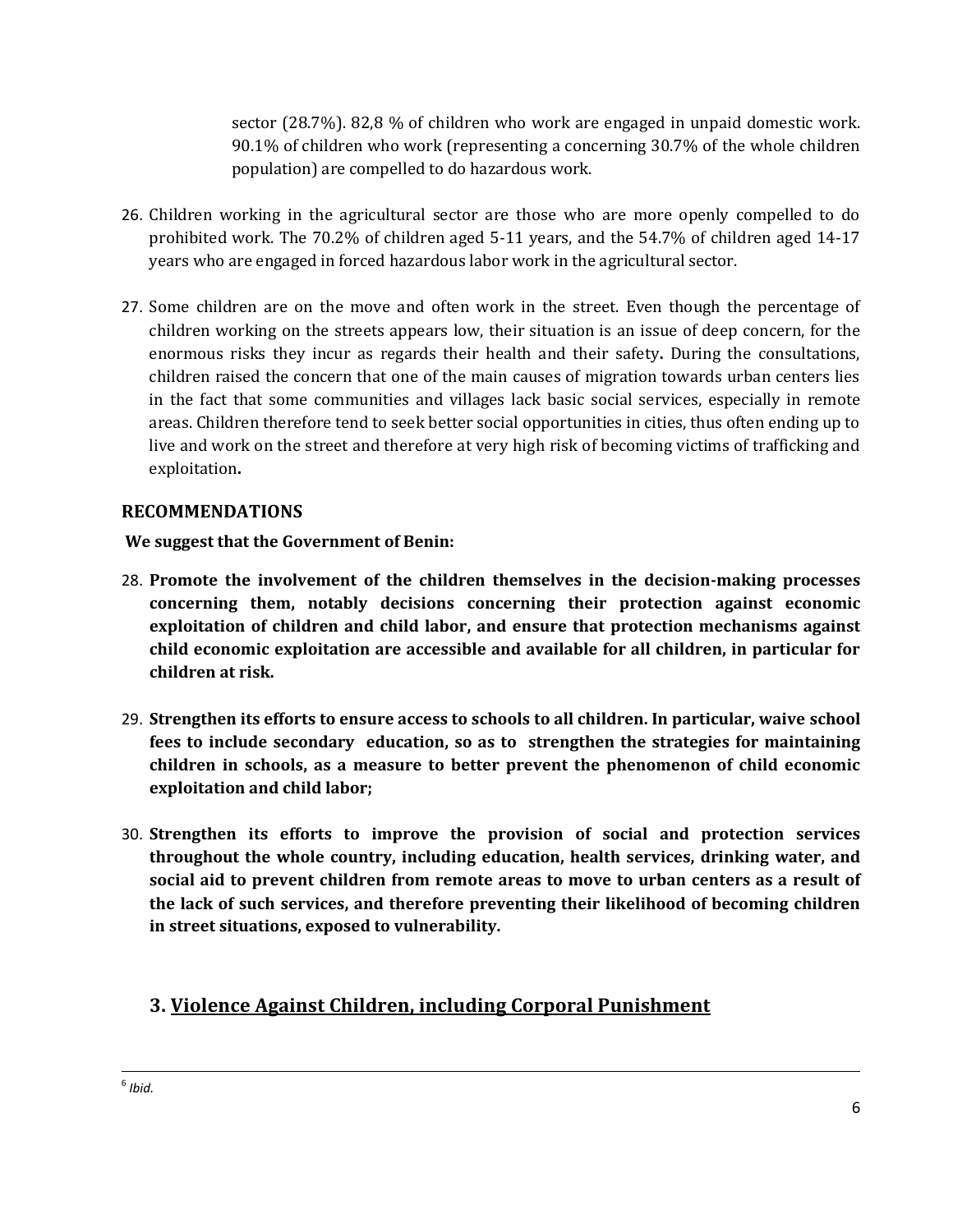- 31. Seeking to fulfill its commitments made at the last time report of the universal periodic review in 2008, the government of Benin, through the Ministry of Infant and Primary Education (MEMP) , carried out an investigation on violence in schools in order to find out about the size and the consequences of the phenomenon. After that investigation, the government took advantage of the "Learn without fear" campaign organized by Plan International and its partners, to elaborate a sensitization program for the actors of the formal education system. They also elaborated a document on the alternative measures of punishment and train teachers in order to reduce the phenomenon of the corporal punishment in the school.
- 32. Although these actions have brought about, and awareness has been raised within the formal education system, children continue to suffer from corporal punishment in schools, in families, in apprenticeship centers, and in institutions.
- 33. Corporal punishment in the families continues to be a reality in spite of the quality of legal framework on child protection. Schools constitute the second place where violence against children is in practiced. Teachers use physical violence as disciplinary method of the children.
- 34. As demonstrated by the investigation<sup>7</sup> carried out by the Ministry of Infant and Primary Education in 2008, violence against the children is still widespread in all public and private schools. More than 89% of the children in schools are victims of a form of violence, and 55% of schoolchildren are victims of corporal punishment in school. Children are hit with the help of *chicotte* or *thong* (in 47.6% of the cases), whereas outside schools, 30% of children are children are beaten, slapped or punched.
- 35. The most affected by corporal punishments in schools are children aged 6 to 7 years, and those of 10-11 years. More precisely, 76.6% of the children aged 6 to 7 years and 70% of the children aged 10 -11 years are victims of corporal punishments<sup>8</sup>.
- 36. The types of violence used on girls are especially beatings (88.1%); girls who are not in school (79%), and children who abandoned school (79%) also undergo violence, which is prevalent in apprentice shops and in institutions (ex: the religious school and convents), and includes also children in conflict with the law. .
- 37. Given the high vulnerability of children with disabilities as well as Orphans and Vulnerable Children (OVCs), they are most likely to be victims of violence. The particular vulnerabilities of these groups of children are compounded by a general lack of education, traditional perceptions that promote and support the use of violence against children, including corporal punishment, as the main disciplinary measure, and poverty.

l *7 Etude sur les violences contre les enfants en milieu scolaire au Bénin/*MEMP, 2008

<sup>8</sup> *Ibid.*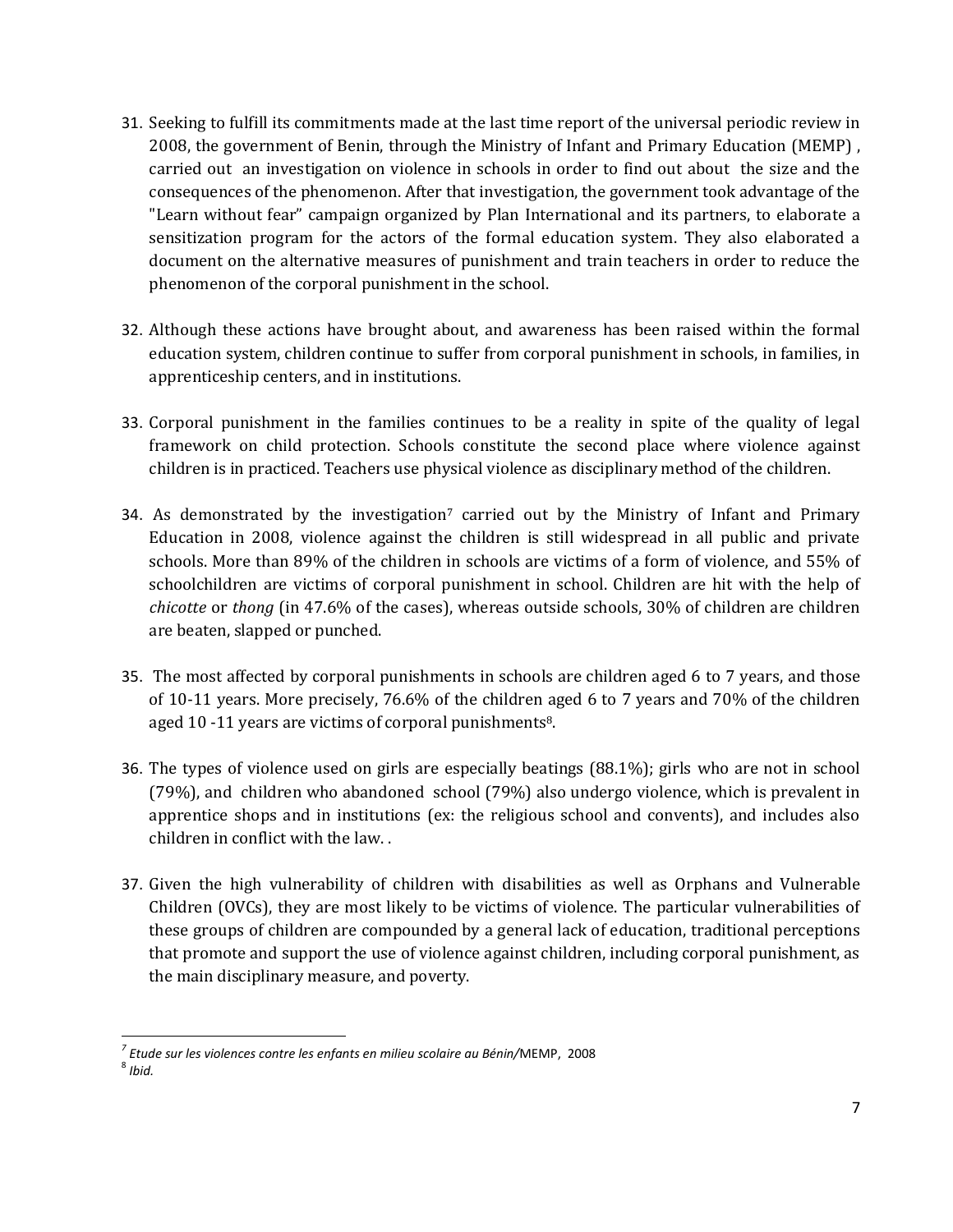- 38. Studies conducted by Plan-Benin have revealed other causes of child violence not commonly cited in development literature, such as: the destruction of family unity, the weakening of traditional solidarity, and the non-participation of children in the decision-making process, as well as growing importance of money in social and interpersonal relationships.
- 39. Moreover, the government resources allocated to child protection services are inadequate and not well managed at the state level. This is further compounded by a wide-spread unfamiliarity of laws and regulations and a lack of laws, specifically children protection against violence and corporal punishment at school, in family and community, etc. Most of key actors, including NGOs who support children's rights, are largely unaware of the quality standards and the government's commitments with the international community.

#### **RECOMMANDATIONS**

#### **We recommend the Government to:**

- 40. **Strengthen its efforts to raise awareness among children, families, communities, as well as teachers and all professionals working with children on the harm caused by corporal punishment and promote an alternative, non-violent forms of discipline, as enshrined in Art.28(2) of the CRC.**
- 41. **Openly prohibit by law all forms of violence against children as well as corporal punishment in the families, in the schools, and in the other institutions ; and ensure perpetrators of violence against children are brought to justice**
- 42. **Develop an educational program to fight against violence against children and** *corporal punishment***, based on children's rights and focusing on the psychological and social aspects of the phenomenon, and ensure rehabilitation and social reintegration of all children victims of violence.**

#### **4. Birth Registration**

 $\overline{\phantom{a}}$ 

- 43. The Code of the People and the Family (CPF) in Benin specifies the modalities for birth registration and provisions of birth certificates<sup>9</sup>. In this regard, the government carried out various activities with other partners. In particular awareness-raising and information on birth registration procedures has been provided to midwives and local authorities, and training has been provided to health-care workers, teachers, social promotion center chief-executives and the judiciary staff.
- 44. In spite of all this activities, a great number of children are still not registered at birth and do not have their birth certificates. Existing data from the Demographic and Health investigation (EDS)

<sup>&</sup>lt;sup>9</sup> Benin Republic (2004), Law N°2002-07 of 24 august 2004 on the code of person and Families, Title II (developing civil affairs)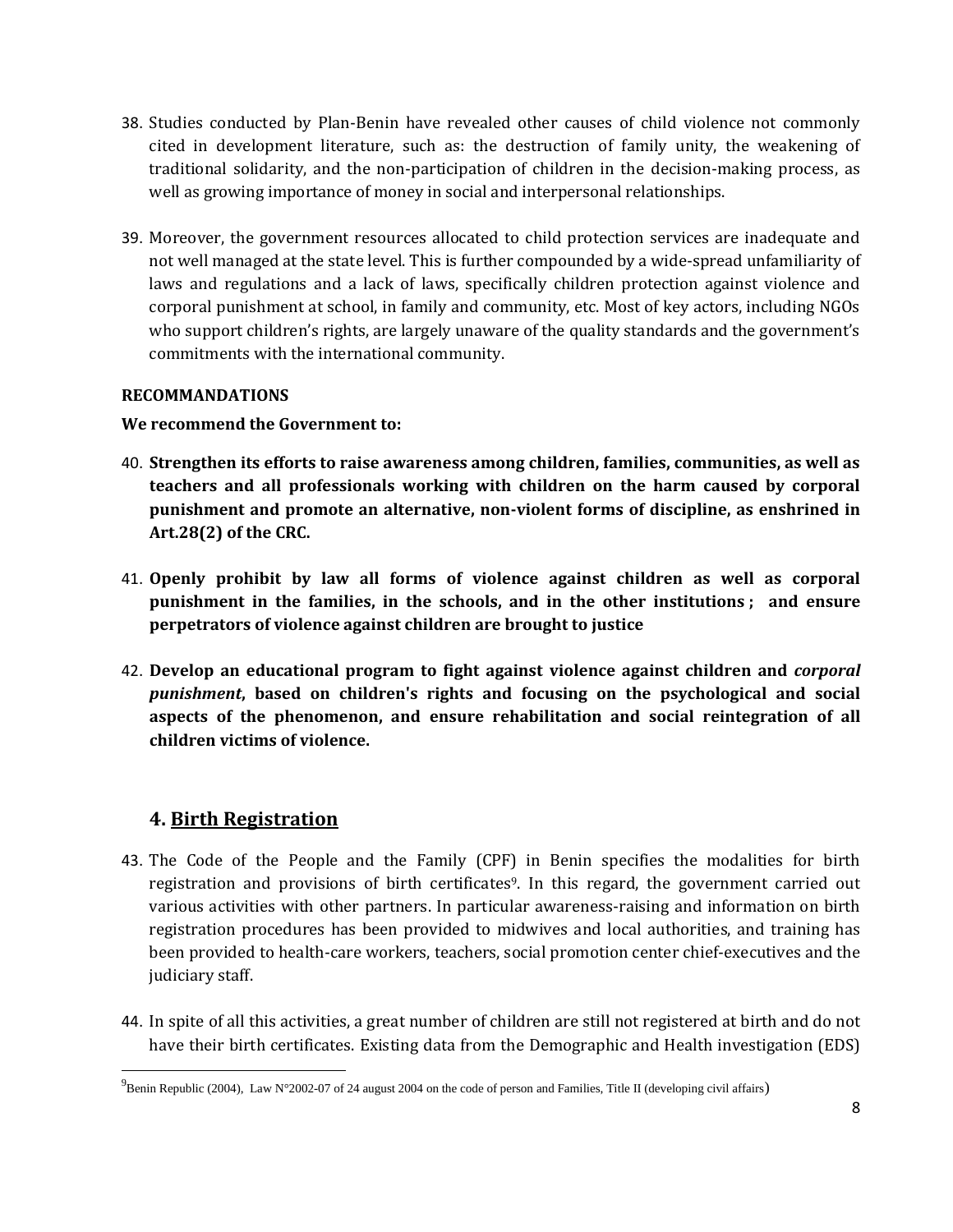national study show a worrisome decrease in the rate of registration of births, which lowered from 71% in 2001 to 60% in 2006. The lowest rates of un-registration (much below the national average) are found in the Atacora (43%), in the Alibori (45%), and in the Borgou (48%), northern regions of Benin. According to UNICEF, the rate of registration of births is 68% in urban areas and 56% in rural areas, corresponding to an average of 62% on national level between year 2000 and year 2009.

- 45. On the basis of the Ministry of Interior and Public Security's report on the Concrete Situation of the Civil Status in Benin issued in  $2011^{10}$ , it appears that offices of civil registration services (mainly in the townships, in the districts) are characterized by the insufficient number of skilled staff available. The 49% of these offices have only one worker in office, 21% have two workers, and only 1/3 of the townships and districts have between four and nine workers in office. The qualification of the staff of civil status services has true implications on the quality of the services provided to the population, and on the speed at with which they deliver the civil status certificates.
- 46. The results of the report<sup>11</sup> concerning registration of births show a positive interrelationship between the child's place of birth (either the home place or a health care center) and the possibility for the child to be registered as well as his or her likelihood to obtain the birth certificate. 68% of the children born in a health-care center have their birth certificate issued, while8 out of 10 children who are born at home do not possess any birth certificate.
- 47. In addition, and contrarily to the provisions of the Code of People and Family which stipulates that the first copy of the birth certificate is issued free of charge, some health-care centers and some civil status services in the townships /districts ask for payment in order to provide people their birth certificate cards. According to the same investigation, 14% of mothers leave the hospital without birth certificate of their child because they are asked to pay for such documentation.
- 48. The 10 days period fixed by law to declare a child's birth seems to pose problems related to particular socio-cultural realities present in some areas of the country. According to the report<sup>12</sup> concerning registration of birth: while the  $46\frac{1}{3}$  of parents give their child a name child at the moment of birth, 43% of parents do so after 7 days, according to customs. P Parents following this customs, therefore, find themselves to have only three days available to register their child birth. In case of late registration (i.e. after 10 days) parents have to go to court and pay the costs of regulation that can go up to 18 500 F CFA (= US\$ 37.15 USD? <sup>14</sup>).

 $\overline{a}$ 

<sup>13</sup> *Ibid.*

*<sup>10</sup> Etat des lieux sur les faits d'état civil au Bénin*/ - Ministère de l'Intérieur et de la Sécurité Publique, March 2011

<sup>11</sup> I*bid.*

<sup>12</sup> I*bid.*

<sup>&</sup>lt;sup>14</sup> 1 US\$ = 498.084 CFA. Source: XE, universal currency converter.